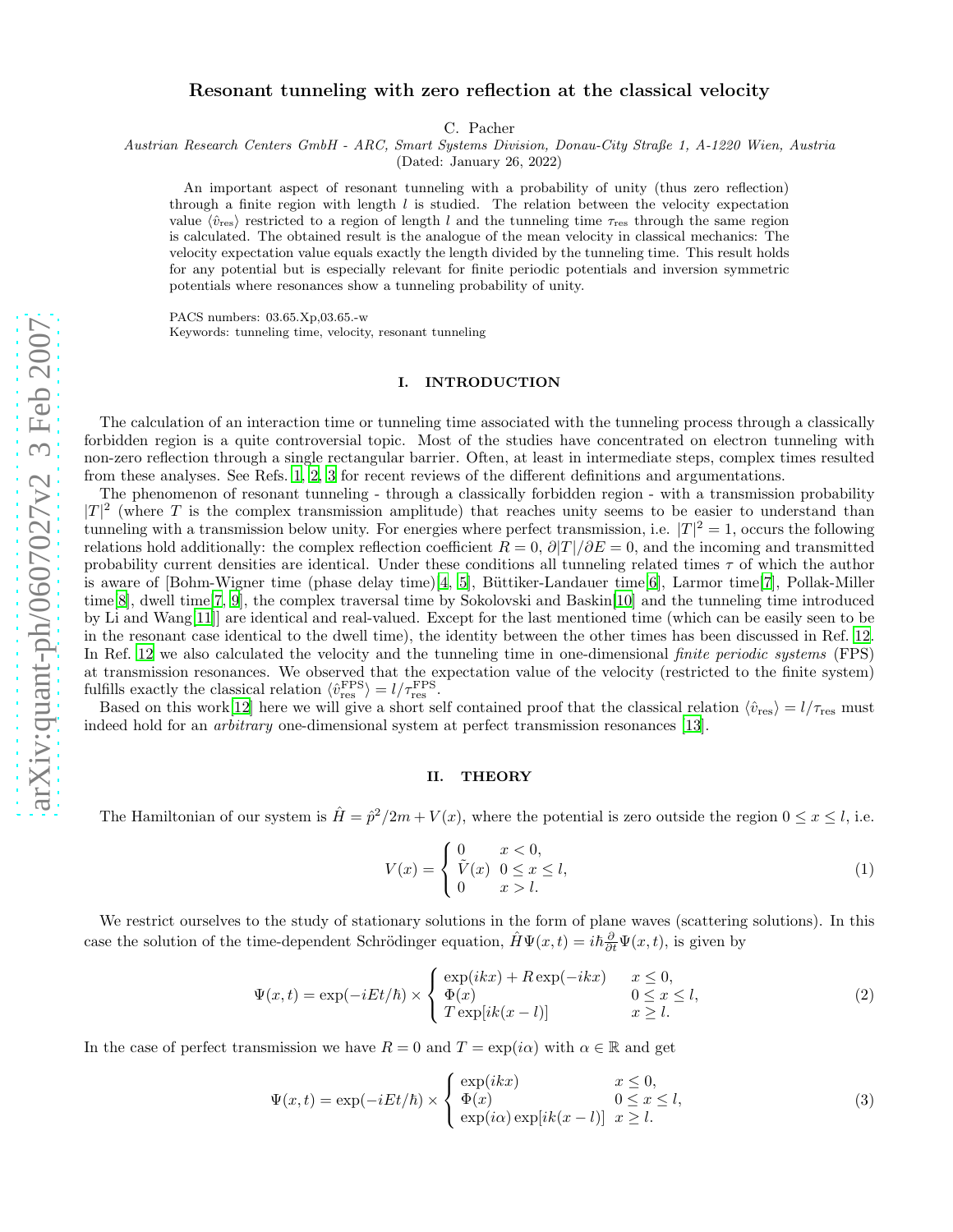The probability current density is given by

<span id="page-1-1"></span>
$$
j(x,t) = \text{Re}\left\{\Psi^*(x,t)\left[-\frac{i\hbar}{m}\frac{d}{dx}\Psi(x,t)\right]\right\}.
$$
 (4)

In one dimension the continuity equation reads

<span id="page-1-0"></span>
$$
\frac{\partial |\Psi(x,t)|^2}{\partial t} + \frac{\partial j(x,t)}{\partial x} = 0.
$$
\n(5)

Of course, for a stationary state  $j(x,t)$  and  $|\Psi(x,t)|^2$  do not depend on time. Equation [\(5\)](#page-1-0) shows that in one dimension the probability current of a stationary state does not depend on space as well, i.e.  $j(x, t) = j_0$ . Up to now, everything is well established.

Integrating the identity  $j(x, t) = j_0$  between  $x = 0$  and  $x = l$  and inserting Eqs. [\(4\)](#page-1-1) and [\(3\)](#page-0-0) we obtain

<span id="page-1-2"></span>
$$
lj_0 = \int_0^l dx j(x, t) = \text{Re} \int_0^l dx \Phi^*(x) \left[ -\frac{i\hbar}{m} \frac{d}{dx} \Phi(x) \right]. \tag{6}
$$

For perfect transmission we have

$$
|T| = 1 \Rightarrow j_0 = j_{in},\tag{7}
$$

where  $j_{in}$  denotes the probability current density of the incoming wave  $\exp(ikx - iEt/\hbar)$  and the integral in Eq. [\(6\)](#page-1-2) is real-valued, i.e.

<span id="page-1-3"></span>
$$
|T| = 1 \Rightarrow \int_0^l dx \Phi^*(x) \left[ -\frac{i\hbar}{m} \frac{d}{dx} \Phi(x) \right] \in \mathbb{R}.
$$
 (8)

The real-valuedness of the integral can easily be shown by partial integration (explicitely done in the appendix). As a consequence of Eqs. [\(6\)](#page-1-2)-[\(8\)](#page-1-3) we obtain at resonance

<span id="page-1-5"></span>
$$
|T| = 1 \Rightarrow l = \frac{1}{j_{in}} \int_0^l dx \Phi^*(x) \left[ -\frac{i\hbar}{m} \frac{d}{dx} \Phi(x) \right]. \tag{9}
$$

Since at resonance all different tunneling times are identical, we can choose the dwell time[\[7](#page-3-1)]  $\tau_D$  for our further calculations, i.e.

<span id="page-1-4"></span>
$$
|T| = 1 \Rightarrow \tau_{\text{res}} = \tau_D := \frac{1}{j_{in}} \int_0^l dx |\Phi(x)|^2 \in \mathbb{R}.
$$
 (10)

Now Eqs. [\(10\)](#page-1-4) and [\(9\)](#page-1-5) combined give finally our *exact* result:

$$
|T| = 1 \Rightarrow \frac{l}{\tau_{\text{res}}} = \langle \hat{v}_{\text{res}} \rangle_{0,l} := \frac{\langle \Phi | \hat{v} \hat{P}(0,l) | \Phi \rangle}{\langle \Phi | \hat{P}(0,l) | \Phi \rangle} \in \mathbb{R},\tag{11}
$$

where  $\hat{v} = \hat{p}/m = -\frac{i\hbar}{m}\frac{d}{dx}$  and

$$
\hat{P}(0,l) = \int_0^l dx |x\rangle\langle x| \tag{12}
$$

denotes the projection operator onto the region  $0 \leq x \leq l$ .

Thus, we arrived at a perfect analogue of the definition of the classical mean velocity, i.e.  $\bar{v} = \Delta l/\Delta t$ .

Additionally, this is a novel method to calculate the tunneling time (valid only at a resonance with  $|T| = 1$ ) when only the wave function is known:

$$
\tau_{\rm res} = \frac{l}{\langle \hat{v}_{\rm res} \rangle_{0,l}}.\tag{13}
$$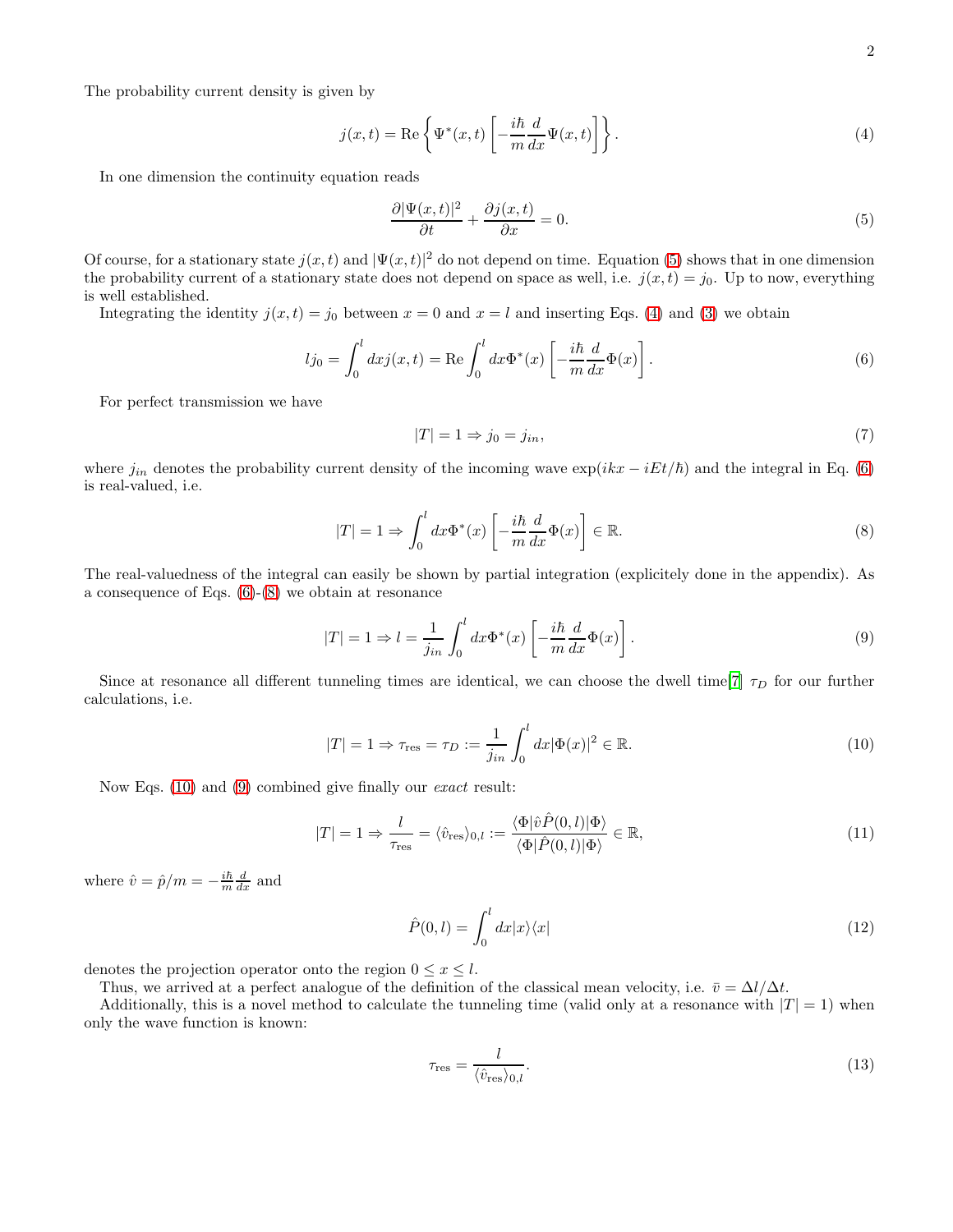### III. DISCUSSION

Given that the quantum mechanical system that we considered behaves in many respects like a classical one, it is not too surprising that we end up with a classical relation. On the other hand, the result is by no means a trivial one since our derivation is completely built upon quantum mechanics (e.g. in the final equation the expectation value involves the complex wavefunction). As can be seen from the derivation, the important point is indeed that no reflection occurs. This fact is the reason (i) for having a clear definition for the tunneling time, (ii) that the velocity expectation value is real-valued, and (iii) that the probability current through the system is equal to the incoming probability current.

Among the potentials that feature a perfect transmission at some energies (but not restricted to) are all finite (or locally) periodic potentials  $[V(x + d) = V(x)]$  which have been studied with respect to the current topic in Ref. [12](#page-3-6) and potentials with inversion symmetry  $[V(x) = V(-x)][14]$  $[V(x) = V(-x)][14]$ .

Possibly, the widest range of application can be found within resonant tunneling of electrons through semiconductor heterostructures. Of course, resonant tunneling of other massive particles (e.g. resonant neutron tunneling, see Refs. [15,](#page-3-9) [16,](#page-3-10) [17,](#page-3-11) and resonant atom tunneling, see Refs. [18,](#page-3-12) [19](#page-3-13)) is covered as well.

#### IV. CONCLUSION

An important aspect of resonant tunneling with a probability of unity through a finite region with length l has been studied. Starting from the one-dimensional Schrödinger equation we calculated the relation between the velocity expectation value  $\langle \hat{v}_{res} \rangle$  restricted to the region  $0 \le x \le l$  and the tunneling time  $\tau_{res}$  through the same region. The analogue of the mean velocity in classical mechanics is obtained: The velocity expectation value equals exactly the length divided by the tunneling time, i.e.  $\langle \hat{v}_{\text{res}} \rangle_{0,l} = \frac{l}{\tau_{\text{res}}}.$ 

The result holds for massive particles (described by the Schrödinger equation) in arbitrary potentials under the single condition of a tunneling probability of unity.

#### Acknowledgments

It is a pleasure to thank M. Suda and D. W. Sprung for reading the manuscript and for important comments.

#### APPENDIX A: PROOF OF EQUATION [\(8\)](#page-1-3)

We have to show that for  $|T| = 1$ 

$$
I := -\frac{i\hbar}{m} \int_0^l dx \Phi^*(x) \left[ \frac{d}{dx} \Phi(x) \right] \in \mathbb{R}
$$
 (A1)

holds. Partial integration gives

$$
I = -\frac{i\hbar}{m}\left(|\Phi(l)|^2 - |\Phi(0)|^2\right) + \frac{i\hbar}{m}\int_0^l dx \left[\frac{d}{dx}\Phi^*(x)\right]\Phi(x). \tag{A2}
$$

From Eq. [\(3\)](#page-0-0) we have  $|T|=1 \Rightarrow |\Phi(l)|^2=1=|\Phi(0)|^2$ . Therefore

$$
|T| = 1 \Rightarrow I = I^* \Rightarrow I \in \mathbb{R}.\tag{A3}
$$

- <span id="page-2-0"></span>[1] E. H. Hauge and J. A. Støvneng, Rev. Mod. Phys. 61, 917 (1989).
- <span id="page-2-1"></span>[2] R. Landauer and T. Martin, Rev. Mod. Phys. 66, 217 (1994).
- <span id="page-2-2"></span>[3] C. C. A. de Carvallo and H. M. Nussenzveig, Phys. Rep. 364, 83 (2002).
- <span id="page-2-3"></span>[4] D. Bohm, *Quantum Theory* (Prentice-Hall, New York, 1951).
- <span id="page-2-4"></span>[5] E. P. Wigner, Phys. Rev. 98, 145 (1955).